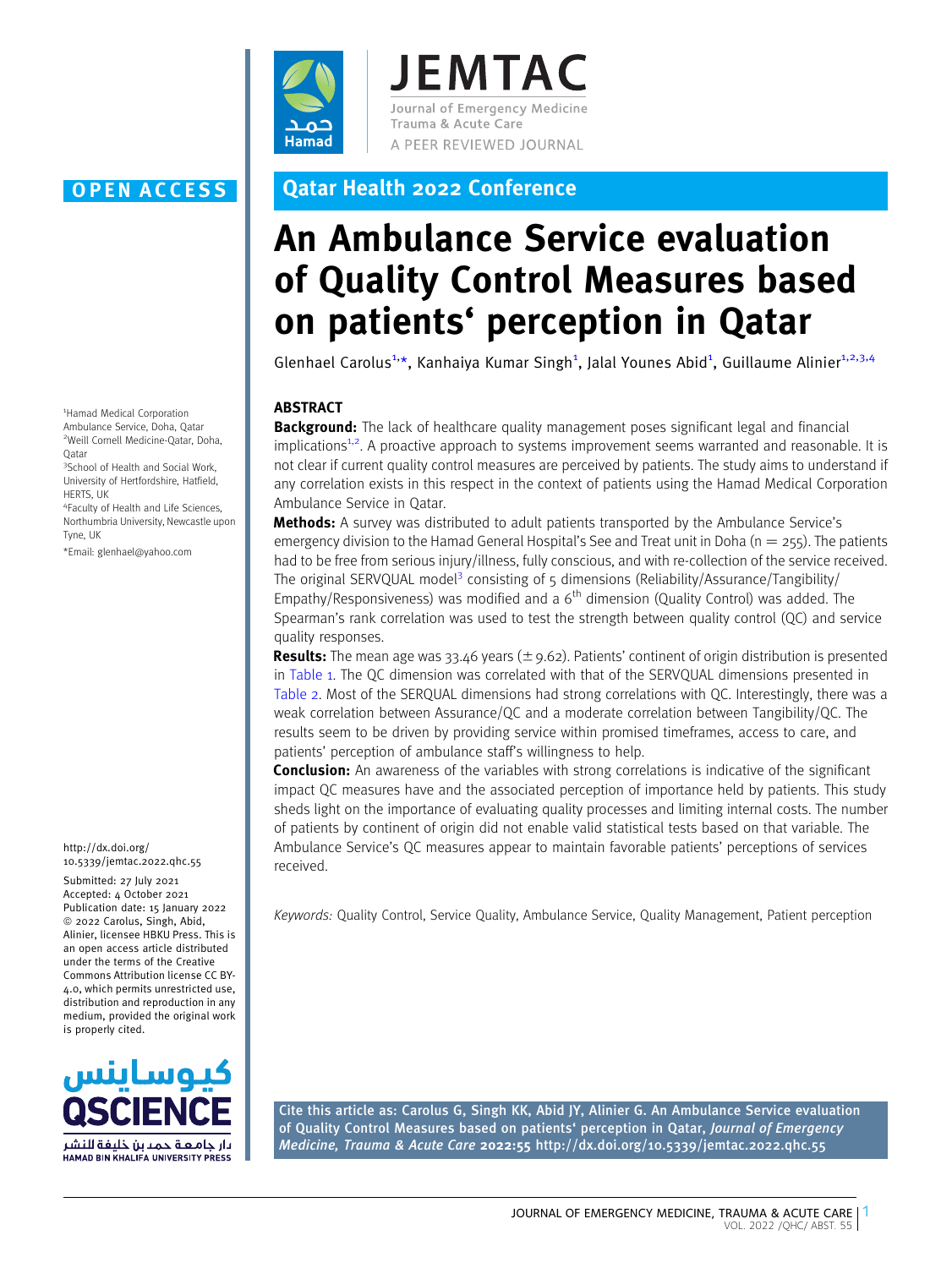| Patients' continent of origin | $(n=255)$ |
|-------------------------------|-----------|
| Asia                          | 67%       |
| Africa                        | 28%       |
| Australia                     | 2%        |
| Europe                        | 2%        |
| North America                 | 1%        |
| South America                 | 1%        |
| Antarctica                    | 0%        |

<span id="page-1-0"></span>Table 1. Participating patients' continent of origin.

## Table 2. Correlation between SERVQUAL and Quality Control.

|                                                                    | Mean        | Spearman's       |
|--------------------------------------------------------------------|-------------|------------------|
|                                                                    | (Patients'  | rank correlation |
| <b>Dimension</b>                                                   | perception) | with QC          |
| Reliability                                                        |             | 0.658            |
| Ambulance staff met their promised time frames for response        | 4.10        |                  |
| Ambulance staff were sympathetic and reassuring                    | 4.18        |                  |
| Ambulance staff are reliable                                       | 4.09        |                  |
| Ambulance staff provided their service within promised time frames | 4,20        |                  |
| Ambulance staff kept accurate records                              | 3,93        |                  |
| Assurance                                                          |             | 0.315            |
| Ambulance staff were trustworthy                                   | 4.25        |                  |
| I felt safe when transacting with ambulance staff                  | 4,23        |                  |
| Ambulance staff were polite                                        | 4.32        |                  |
| Ambulance staff get adequate support from HMC to do their job well | 4.06        |                  |
| Tangibility                                                        |             | 0.575            |
| Ambulance equipment is modern                                      | 4,09        |                  |
| The ambulance was visually appealing                               | 4.22        |                  |
| Ambulance staff were neat                                          | 4,31        |                  |
| Hamad Ambulance Service is easily recognizable                     | 4.26        |                  |
| Empathy                                                            |             | 0.742            |
| Did you receive individualized attention?                          | 4.15        |                  |
| I can expect to receive individualized attention                   | 4.06        |                  |
| Ambulance staff understood my needs                                | 4,12        |                  |
| Ambulance staff were concerned about my health                     | 4,24        |                  |
| They operate 24 hours per day                                      | 4.30        |                  |
| <b>Responsiveness</b>                                              |             | 0.761            |
| I knew exactly when procedures were being performed                | 4,31        |                  |
| Ambulance staff provided prompt service                            | 4,29        |                  |
| Ambulance staff were willing to help                               | 4,32        |                  |
| Ambulance staff were not too busy to respond to my requests        | 4,21        |                  |
| <b>Quality Control (QC)</b>                                        |             |                  |
| Ambulance staff 's service is always improving                     | 4.11        |                  |
| Ambulance staff are able to meet the community's requirements      | 4,26        |                  |
| Ambulance staff deliver an excellent service because they are      |             |                  |
| competent in what they do                                          | 4.29        |                  |
|                                                                    |             |                  |

(Likert scale: 1=strongly disagree; 2=disagree; 3=neutral; 4=agree; 5=strongly agree)